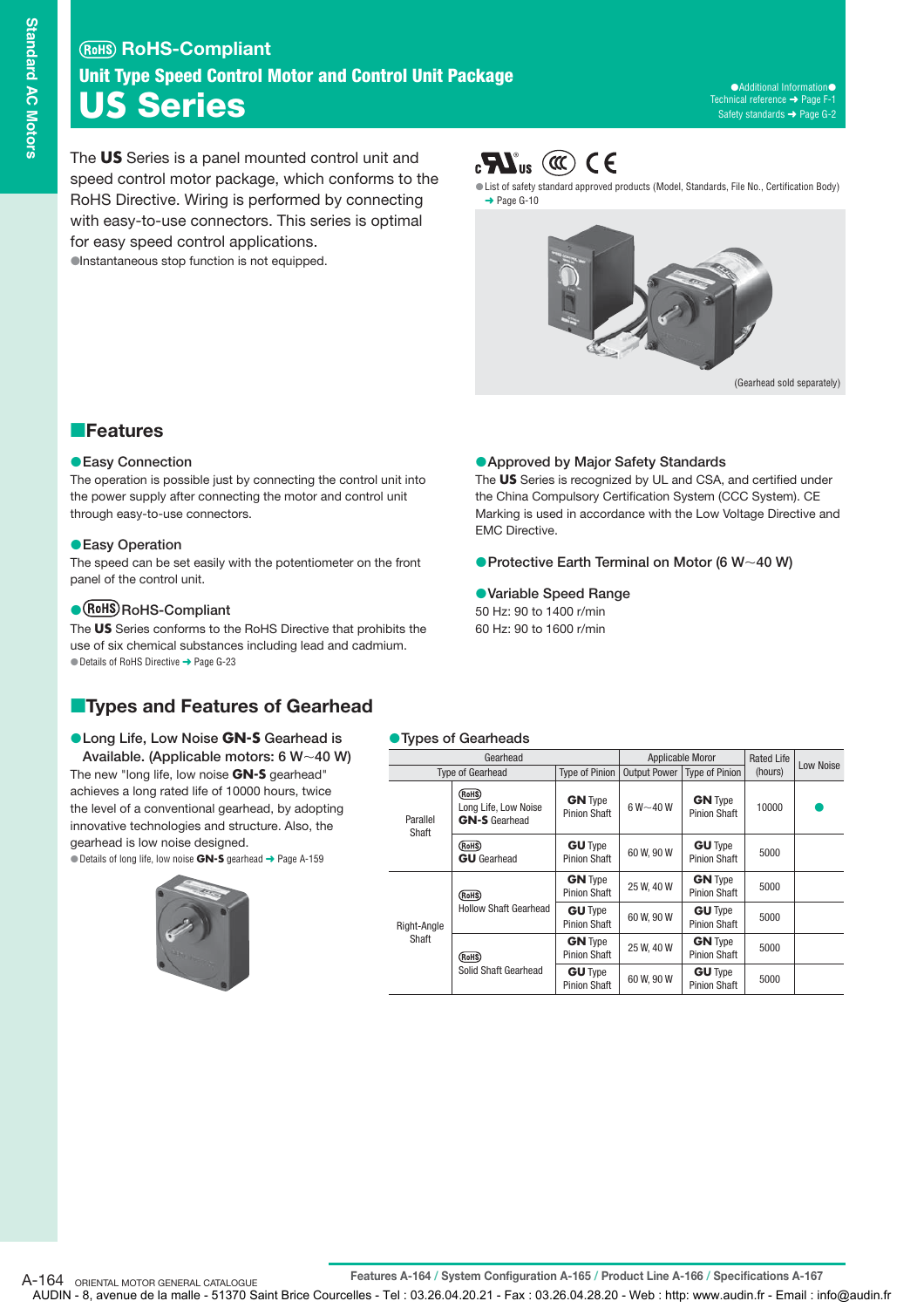**FE100/FE200**

**Inverter**



**Long Life, Low Noise Gearhead 4GN25S US Series (Pinion Shaft) US425-402E2 Extension Cable (1 m) Flexible Coupling Mounting Bracket CC01SU05 SOL4M5 MCL301012**

Gearheads cannot be combined with round shaft type motors.

The system configuration shown above is an example. Other combinations are available.

**Watertight, Dust-Resistant Motors Torque Motors Accessories**

**Torque Motors** 

Accessories

Watertight,<br>Dust-Resistant<br>Motors

**Characteristics A-170 / Dimensions A-171 / Connection and Operation A-176 / Motor and Control Unit Combinations A-177** A-165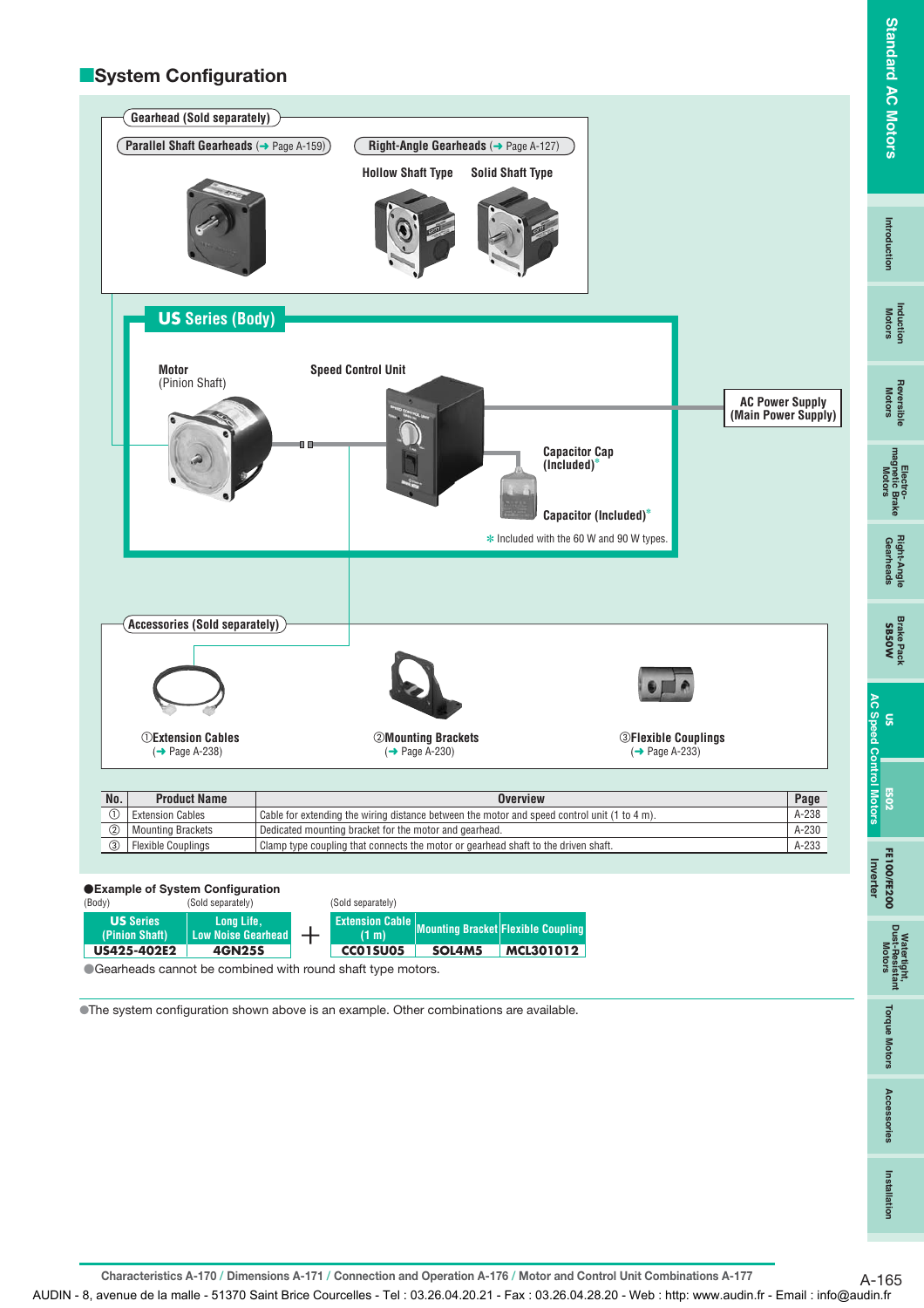## **Product Number Code**

| <b>OUS</b> Series |                   |                    |  |                   |  |
|-------------------|-------------------|--------------------|--|-------------------|--|
|                   |                   | US 5 40 - 4 0 2E 2 |  |                   |  |
|                   | $(1)$ $(2)$ $(3)$ |                    |  | $(4)$ (5) (6) (7) |  |

| <b>C</b> earhead |           |  |  |  |
|------------------|-----------|--|--|--|
|                  | 5 GN 50 S |  |  |  |
|                  |           |  |  |  |

| (1)               | <b>Series</b>               | <b>US: US Series</b>                                                  |
|-------------------|-----------------------------|-----------------------------------------------------------------------|
| ②                 | Motor Frame Size            | $3:70 \text{ mm}$ 4:80 mm<br>$5:90 \text{ mm}$<br>$2:60 \; \text{mm}$ |
| ③                 | Output Power (W)            | (Example) $40:40W$                                                    |
|                   | Motor Shaft Type,           | O' Round Shaft                                                        |
| $\left( 4\right)$ | <b>Type of Pinion</b>       | 4: GN Type Pinion Shaft                                               |
|                   |                             | 5: GU Type Pinion Shaft                                               |
| (5)               | <b>Motor Type</b>           | O: Induction Motor                                                    |
|                   | <b>Power Supply Voltage</b> | 1U: Single-Phase 110/115 VAC                                          |
| 6                 |                             | 2E: Single-Phase 220/230 VAC                                          |
| (7)               | 2: RoHS-Compliant           |                                                                       |
|                   |                             |                                                                       |
|                   |                             |                                                                       |
| (1)               | <b>Gearhead Frame Size</b>  | $2:60 \; \text{mm}$<br>$3:70 \text{ mm}$ 4:80 mm<br>$5:90 \text{ mm}$ |

| ◡                                      | utanitau Hanti vizt   |                                                                                                                                                                                        |  |  |  |
|----------------------------------------|-----------------------|----------------------------------------------------------------------------------------------------------------------------------------------------------------------------------------|--|--|--|
| $^{\circledR}$                         | <b>Type of Pinion</b> | <b>GN: GN Type Pinion</b><br><b>GU: GU Type Pinion</b>                                                                                                                                 |  |  |  |
| ③                                      | Gear Ratio            | (Example) 50: Gear Ratio of 1:50<br><b>10X</b> denotes the decimal gearhead of gear ratio 1:10                                                                                         |  |  |  |
|                                        | <b>GN</b> Type Pinion | S: Long Life, Low Noise GN-S Gearhead, RoHS-Compliant<br><b>RH:</b> Right-Angle, Hollow Shaft Gearhead, RoHS-Compliant<br><b>RA:</b> Right-Angle, Solid Shaft Gearhead, RoHS-Compliant |  |  |  |
| $\circled{4}$<br><b>GU</b> Type Pinion |                       | <b>KB: GU</b> Gearhead (Box type), RoHS-Compliant<br>RH: Right-Angle, Hollow Shaft Gearhead, RoHS-Compliant<br>RA: Right-Angle, Solid Shaft Gearhead, RoHS-Compliant                   |  |  |  |

## **Product Line**

#### **US Series**

|                     |                             | Model                    |                         |         |
|---------------------|-----------------------------|--------------------------|-------------------------|---------|
| <b>Output Power</b> | <b>Power Supply Voltage</b> | <b>Pinion Shaft Type</b> | <b>Round Shaft Type</b> | Page    |
| 6 W                 | Single-Phase 110/115 VAC    | US206-401U2              | US206-001U2             | $\ast$  |
|                     | Single-Phase 220/230 VAC    | <b>US206-402E2</b>       | <b>US206-002E2</b>      | $A-167$ |
| 15W                 | Single-Phase 110/115 VAC    | US315-401U2              | US315-001U2             | ∗       |
|                     | Single-Phase 220/230 VAC    | US315-402E2              | US315-002E2             | A-167   |
| 25W                 | Single-Phase 110/115 VAC    | US425-401U2              | US425-001U2             | $\ast$  |
|                     | Single-Phase 220/230 VAC    | <b>US425-402E2</b>       | <b>US425-002E2</b>      | $A-167$ |
| 40 W                | Single-Phase 110/115 VAC    | US540-401U2              | US540-001U2             | $\ast$  |
|                     | Single-Phase 220/230 VAC    | US540-402E2              | <b>US540-002E2</b>      | A-167   |
| 60W                 | Single-Phase 110/115 VAC    | US560-501U2              | US560-001U2             | ∗       |
|                     | Single-Phase 220/230 VAC    | US560-502E2              | US560-002E2             | $A-167$ |
| 90 W                | Single-Phase 110/115 VAC    | US590-501U2              | US590-001U2             | ∗       |
|                     | Single-Phase 220/230 VAC    | US590-502E2              | <b>US590-002E2</b>      | A-167   |

For the single-phase 110/115 VAC models, please contact the nearest Oriental Motor sales office. ✽

The following items are included in each product.

Motor, Speed Control Unit, Capacitor✽, Capacitor Cap✽, Mounting Screws for Speed Control Unit, Operating Manual

✽Only for 60 W and 90 W types

#### **Parallel Shaft Gearhead (Sold separately)**

|  |  |  |  |  | $\diamondsuit$ Long Life, Low Noise GN-S Gearhead (ROHS) |  |
|--|--|--|--|--|----------------------------------------------------------|--|
|--|--|--|--|--|----------------------------------------------------------|--|

| Applicable Motor<br><b>Output Power</b><br>(Pinion Shaft) | <b>Gearhead Model</b>             | Gear Ratio |  |  |
|-----------------------------------------------------------|-----------------------------------|------------|--|--|
| 6 W                                                       | $2$ GN $\Box$ S                   | $3 - 180$  |  |  |
|                                                           | <b>2GN10XS</b> (Decimal Gearhead) |            |  |  |
| 15W                                                       | $3$ GN $\Box$ S                   | $3 - 180$  |  |  |
|                                                           | <b>3GN10XS</b> (Decimal Gearhead) |            |  |  |
| 25 W                                                      | 4GN□S                             | $3 - 180$  |  |  |
|                                                           | <b>4GN10XS</b> (Decimal Gearhead) |            |  |  |
| 40 W                                                      | $5$ GN $\Box$ S                   | $3 - 180$  |  |  |
|                                                           | <b>5GN10XS</b> (Decimal Gearhead) |            |  |  |

 $\bullet$  Enter the gear ratio in the box ( $\Box$ ) within the model name.

#### **GU Gearhead**

| Applicable Motor<br><b>Output Power</b><br>(Pinion Shaft) | <b>Gearhead Model</b>              | Gear Ratio |  |
|-----------------------------------------------------------|------------------------------------|------------|--|
| 60W                                                       | 5GU <sub>KB</sub>                  | $3 - 180$  |  |
| 90 W                                                      | <b>5GU10XKB</b> (Decimal Gearhead) |            |  |

 $\bullet$  Enter the gear ratio in the box  $(\square)$  within the model name.

Gearhead, Mounting Screws, Parallel Key✽, Operating Manual ✽Only for the products with a key slot on the output shaft The following items are included in each product.

**Features A-164 / System Configuration A-165 / Product Line A-166 / Specifications A-167** A-166 ORIENTAL MOTOR GENERAL CATALOGUE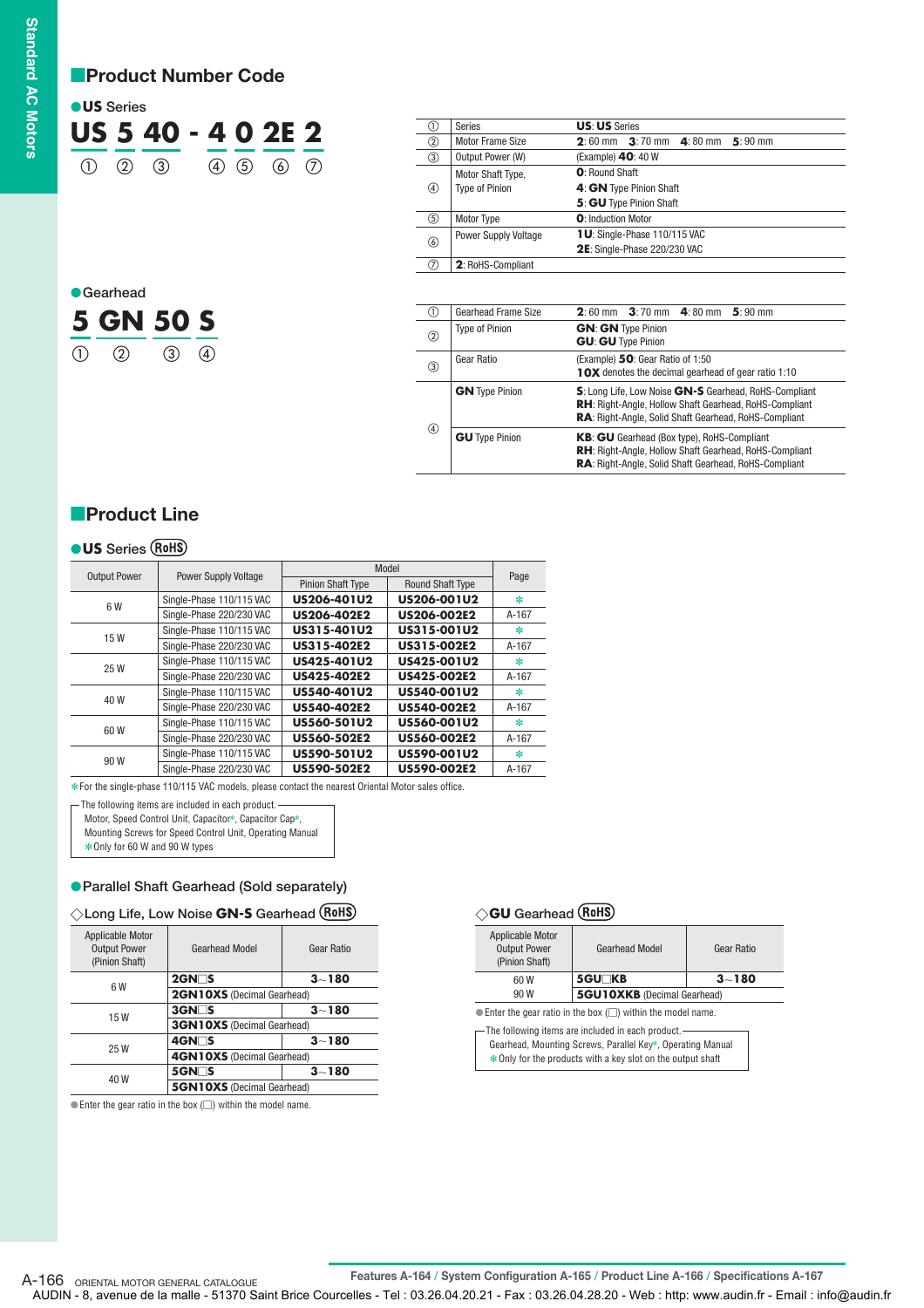**US**

**Torque Motors** 

Access sories

**Installation**

Installation

## **Right-Angle Gearhead (Sold separately)**

#### **Hollow Shaft Type**

| <b>Applicable Motor</b><br><b>Output Power</b><br>(Pinion Shaft) | <b>Gearhead Model</b> | Gear Ratio |
|------------------------------------------------------------------|-----------------------|------------|
| 25 W                                                             | 4GN⊡RH                | $3 - 180$  |
| 40 W                                                             | 5GN <sub>RH</sub>     | $3 - 180$  |
| 60 W<br>90 W                                                     | 5GU <sub>RH</sub>     | $3 - 180$  |

 $\bullet$  Enter the gear ratio in the box  $(\square)$  within the model name.

The following items are included in each product.

Gearhead, Mounting Screws, Parallel Key, Safety Cover (with screws),

Gasket, Operating Manual

 $\overline{\phantom{a}}$ 

## **Specifications**

| ◇Solid Shaft Type (RoHS) |  |  |  |
|--------------------------|--|--|--|
|--------------------------|--|--|--|

| Applicable Motor<br><b>Output Power</b><br>(Pinion Shaft) | <b>Gearhead Model</b> | Gear Ratio |
|-----------------------------------------------------------|-----------------------|------------|
| 25 W                                                      | 4GN∏RA                | $3 - 180$  |
| 40 W                                                      | <b>5GN</b> RA         | $3 - 180$  |
| 60 W<br>90 W                                              | 5GU <sub>RA</sub>     | $3 - 180$  |

 $\bullet$  Enter the gear ratio in the box  $\circlearrowright$ ) within the model name.

- The following items are included in each product. -

Gearhead, Mounting Screws, Parallel Key, Gasket, Operating Manual

 $\mathbf{C}$ **SN**<sub>us</sub> ( $\mathbb{C}$ ) C E

|           |                          |                         | Max.            |                  |           |                          |       | Permissible Torque |                    |         |                      |  |
|-----------|--------------------------|-------------------------|-----------------|------------------|-----------|--------------------------|-------|--------------------|--------------------|---------|----------------------|--|
|           | Model                    |                         | Output          | Voltage          | Frequency | Variable Speed<br>Range* | 1200  | 90                 | Starting<br>Torque | Current | Power<br>Consumption |  |
|           |                          |                         | Power           |                  |           |                          | r/min | r/min              |                    |         |                      |  |
|           | <b>Pinion Shaft Type</b> | <b>Round Shaft Type</b> | W               | VAC              | Hz        | r/min                    | mN·m  | mN·m               | mN·m               | A       | W                    |  |
|           |                          |                         |                 | Single-Phase 220 | 50        | $90 - 1400$              | 44    | 40                 | 38                 |         |                      |  |
| <b>ZP</b> | US206-402E2              | <b>US206-002E2</b>      | $6\phantom{1}6$ |                  | 60        | $90 - 1600$              | 50    | 39                 | 40                 | 0.13    | 28                   |  |
|           |                          |                         |                 |                  | 50        | $90 - 1400$              | 47    | 38                 | 40                 |         |                      |  |
|           |                          |                         |                 | Single-Phase 230 | 60        | $90 - 1600$              | 50    | 37                 |                    |         |                      |  |
|           |                          |                         |                 | Single-Phase 220 | 50        | $90 - 1400$              | 125   |                    | 54                 | 0.21    | 40                   |  |
| Œ         | US315-402E2              | US315-002E2             | 15              |                  | 60        | $90 - 1600$              | 85    | 35                 | 52                 | 0.18    | 39                   |  |
|           |                          |                         |                 | Single-Phase 230 | 50        | $90 - 1400$              | 125   |                    | 54                 | 0.21    | 41                   |  |
|           |                          |                         |                 |                  | 60        | $90 - 1600$              | 105   |                    | 55                 | 0.22    | 44                   |  |
|           |                          |                         |                 | Single-Phase 220 | 50<br>60  | $90 - 1400$              | 205   | 40                 | 100                | 0.36    |                      |  |
| <b>TP</b> | US425-402E2              | <b>US425-002E2</b>      | 25              |                  |           | $90 - 1600$              | 160   |                    |                    | 0.37    | 68                   |  |
|           |                          |                         |                 | Single-Phase 230 | 50        | $90 - 1400$              | 205   | 40                 | 110                | 0.35    |                      |  |
|           |                          |                         |                 |                  | 60        | $90 - 1600$              | 140   | 35                 |                    | 0.36    |                      |  |
|           |                          |                         |                 | Single-Phase 220 | 50        | $90 - 1400$              | 300   |                    | 140                | 0.53    | 90                   |  |
| <b>TP</b> | <b>US540-402E2</b>       | US540-002E2             | 40              |                  | 60        | $90 - 1600$              | 230   | 63                 | 125                | 0.55    | 98                   |  |
|           |                          |                         |                 | Single-Phase 230 | 50        | $90 - 1400$              | 300   |                    | 140                | 0.53    | 90                   |  |
|           |                          |                         |                 |                  | 60        | $90 - 1600$              | 230   |                    | 140                | 0.55    | 100                  |  |
|           |                          |                         |                 | Single-Phase 220 | 50        | $90 - 1400$              | 490   | 140                | 240                | 0.85    | 154                  |  |
| <b>TP</b> | <b>US560-502E2</b>       | <b>US560-002E2</b>      | 60              |                  | 60        | $90 - 1600$              | 450   | 160                | 210                | 0.86    | 159                  |  |
|           |                          |                         |                 | Single-Phase 230 | 50        | $90 - 1400$              | 490   | 140                | 240                | 0.89    | 154                  |  |
|           |                          |                         |                 |                  | 60        | $90 - 1600$              | 450   | 160                | 240                | 0.88    | 165                  |  |
|           |                          |                         |                 | Single-Phase 220 | 50        | $90 - 1400$              |       | 230                | 360                | 1.1     | 200                  |  |
| Œ         | US590-502E2              | US590-002E2             | 90              |                  | 60        | $90 - 1600$              | 730   | 260                | 360                |         | 221                  |  |
|           |                          |                         |                 | Single-Phase 230 | 50        | $90 - 1400$              |       | 230                | 400                | 1.2     | 201                  |  |
|           |                          |                         |                 |                  | 60        | $90 - 1600$              |       | 260                | 400                |         | 227                  |  |

**∗The variable speed ranges shown are under no load conditions.** 

In addition to the products shown above, the products for single-phase 110/115 VAC are also available. Please contact the nearest Oriental Motor sales office.

: Impedance protected

: Contains a built-in thermal protector (automatic return type). If a motor overheats for any reason, the thermal protector is activated and the motor is stopped.<br>When the motor temperature drops, the thermal protector clo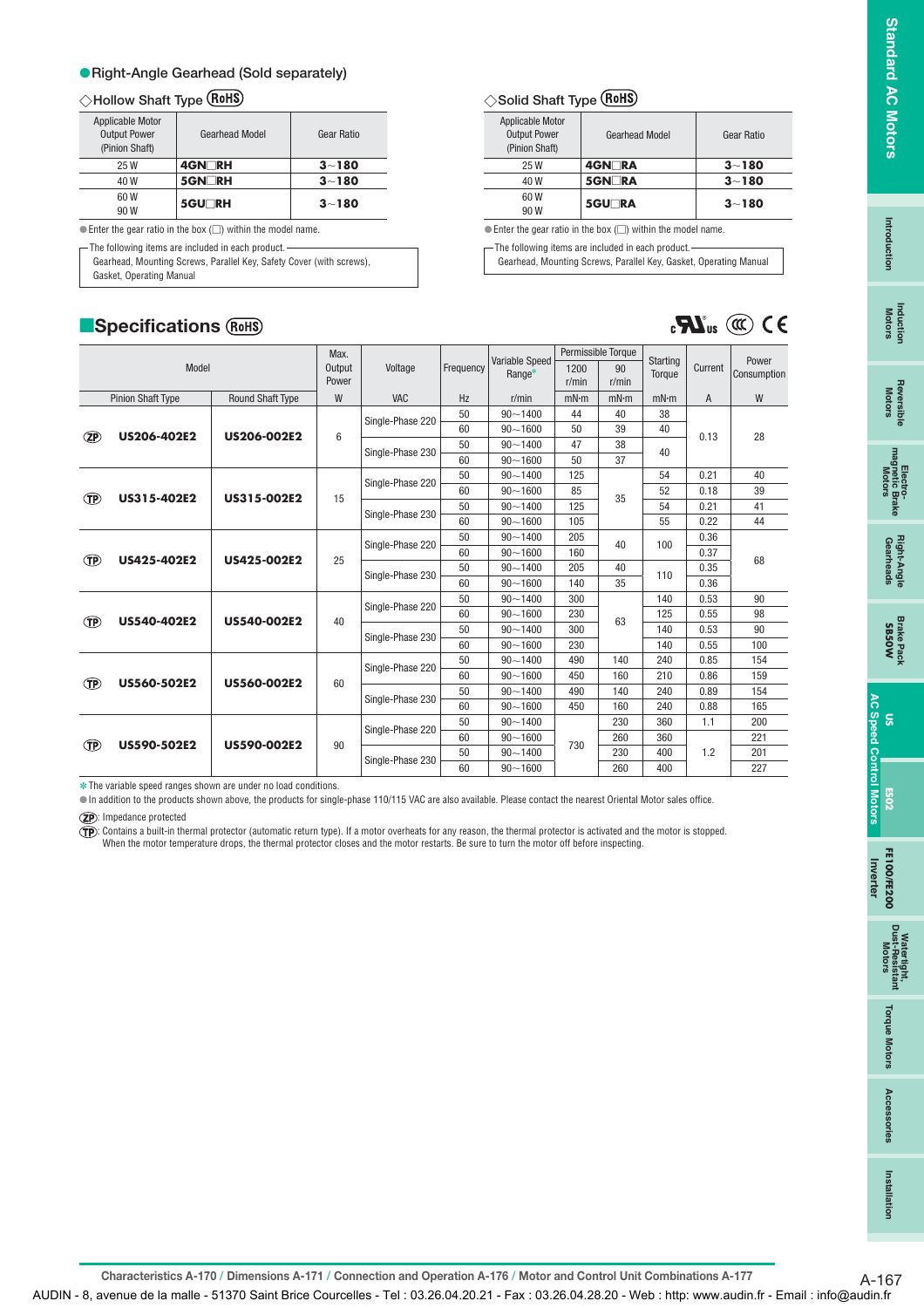## **General Specifications**

|                              | Item                                        | Motor                                                                                                                                                                                                                                                       | <b>Control Unit</b>                                                                                                                                                       |  |  |  |  |  |
|------------------------------|---------------------------------------------|-------------------------------------------------------------------------------------------------------------------------------------------------------------------------------------------------------------------------------------------------------------|---------------------------------------------------------------------------------------------------------------------------------------------------------------------------|--|--|--|--|--|
| <b>Insulation Resistance</b> |                                             | 100 M $\Omega$ or more when 500 VDC megger is applied between the windings<br>and the case after rated operation under normal ambient temperature and<br>humidity.                                                                                          | 100 M $\Omega$ or more when 500 VDC megger is applied between all the pins<br>and the case after rated operation under normal ambient temperature and<br>humidity.        |  |  |  |  |  |
| Dielectric Strength          |                                             | Sufficient to withstand 1.5 kV at 50 Hz or 60 Hz applied between the<br>windings and the case for 1 minute after rated operation under normal<br>ambient temperature and humidity.                                                                          | Sufficient to withstand 3.0 kV at 60 Hz applied between all the pins<br>and the case for 1 minute after rated operation under normal ambient<br>temperature and humidity. |  |  |  |  |  |
| <b>Temperature Rise</b>      |                                             | Temperature rise of windings are 80°C or less measured by the resistance<br>change method after rated operation with no load under normal ambient<br>temperature and humidity with connecting a gearhead or equivalent heat<br>radiation plate* to a motor. |                                                                                                                                                                           |  |  |  |  |  |
| <b>Overheat Protection</b>   |                                             | US206 type has impedance protection.<br>All others have built-in thermal protector (automatic return type).<br>Operating temperature; open: $130 \pm 5^{\circ}$ C, close: $82 \pm 15^{\circ}$ C                                                             |                                                                                                                                                                           |  |  |  |  |  |
|                              | <b>Ambient Temperature</b>                  | $-10$ $\sim$ $+40^{\circ}$ C (non-freezing)                                                                                                                                                                                                                 | $0 \sim +40^{\circ}$ C (non-freezing)                                                                                                                                     |  |  |  |  |  |
| Operating<br>Environment     | <b>Ambient Humidity</b>                     |                                                                                                                                                                                                                                                             | 85% or less (non-condensing)                                                                                                                                              |  |  |  |  |  |
|                              | Altitude                                    |                                                                                                                                                                                                                                                             | Up to 1000 m above sea level                                                                                                                                              |  |  |  |  |  |
| <b>Insulation Class</b>      |                                             | Class B $(130^{\circ}C)$                                                                                                                                                                                                                                    |                                                                                                                                                                           |  |  |  |  |  |
| Degree of Protection         |                                             | US206, US315, US425 and US540 types: IP20<br>US560 and US590 types: IP40                                                                                                                                                                                    | <b>IP10</b>                                                                                                                                                               |  |  |  |  |  |
|                              | * Heat radiation plate (Material: Aluminum) |                                                                                                                                                                                                                                                             |                                                                                                                                                                           |  |  |  |  |  |

| Motor Type (Output)        | Size (mm)       | Thickness (mm) |
|----------------------------|-----------------|----------------|
| $US206$ type (6 W)         | $115\times 115$ |                |
| <b>US315</b> type $(15 W)$ | $125\times125$  |                |
| <b>US425</b> type $(25 W)$ | $135\times135$  | 5              |
| <b>US540</b> type (40 W)   | $165\times 165$ |                |
| <b>US560</b> type (60 W)   | $200\times200$  |                |
| <b>US590</b> type (90 W)   | $200\times200$  |                |
|                            |                 |                |

| Variable Speed Range When Gearhead is Attached |       |     |     |     |     |     |     |      |     |    |     |    |     |    |    |    |    |     |      |     | Unit = $r/min$ |
|------------------------------------------------|-------|-----|-----|-----|-----|-----|-----|------|-----|----|-----|----|-----|----|----|----|----|-----|------|-----|----------------|
| Gear Ratio                                     |       |     |     |     | œ   | 7.5 | o   | 12.5 | 15  | 18 | 25  | 30 | 36  | 50 | 60 | 75 | 90 | 100 | 120  | 150 | 180            |
| <b>High Speed</b>                              | 50 Hz | 466 | 388 | 280 | 233 | 186 | 155 | 112  | 93  |    | 56  | 46 | 38  | 28 | 23 | 18 | 15 |     |      |     |                |
|                                                | 60 Hz | 533 | 444 | 320 | 266 | 213 | 177 | 128  | 106 | 88 | 64  | 53 | 44  | 32 | 26 | 21 |    | 16  | 13   | 10  | 8.8            |
| <b>Low Speed</b>                               |       | 30  | 25  | 18  |     | 12  | 10  | 72   |     |    | 3.6 |    | 2.5 | .8 |    | ാ  |    | 0.9 | 0.75 | 0.6 | 0.5            |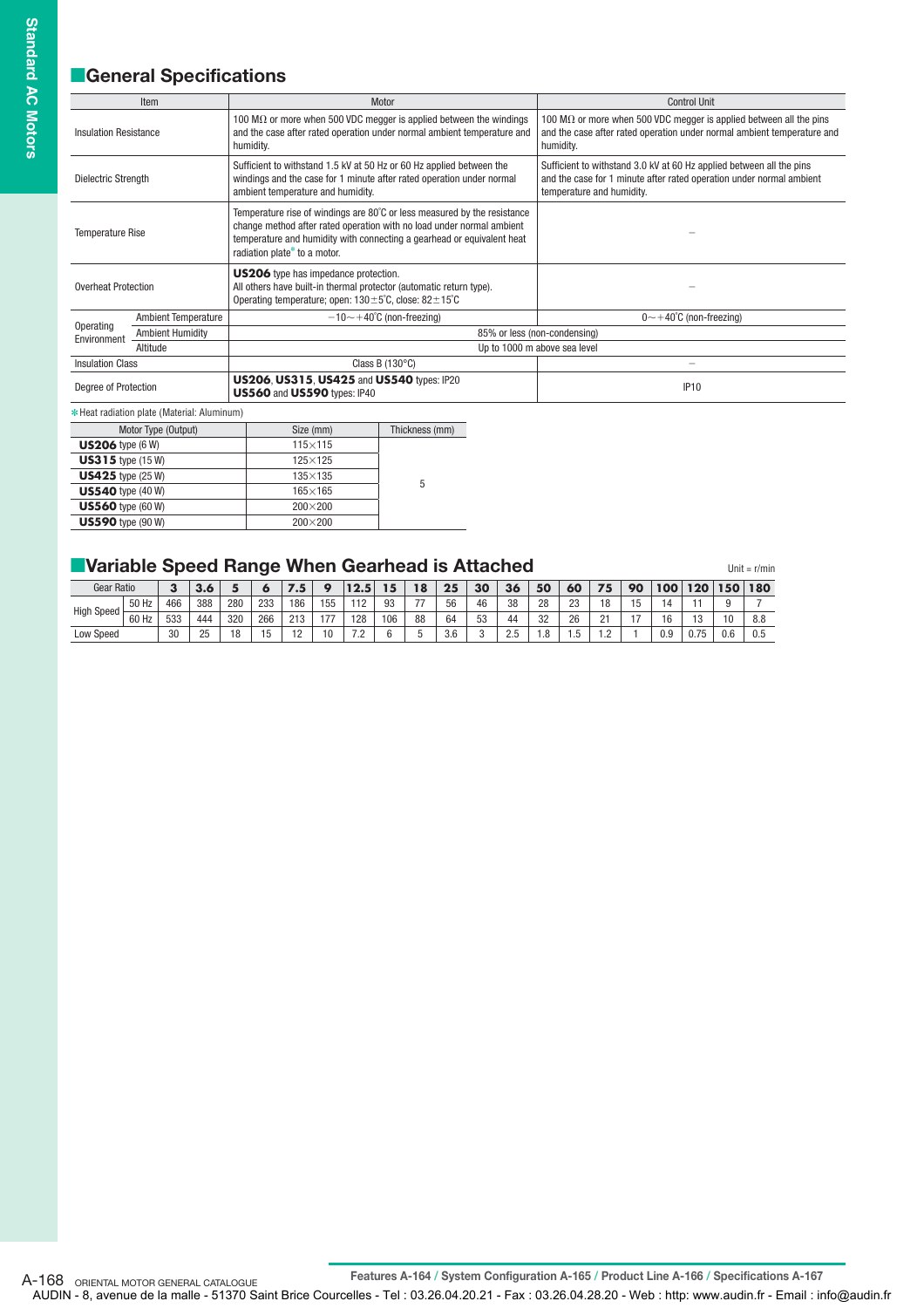## Introductior **Intro duction**

**AC Speed Control Motors**

tertight,<br>Resistant

**Torque Motors** 

Accessories

## **Gearmotor - Torque Table**

Gearheads and decimal gearheads are sold separately.

 $\bullet$  Enter the gear ratio in the box  $\Box$ ) within the model name.

A colored background ( $\Box$ ) indicates gear shaft rotation in the same direction as the motor shaft, while the others rotate in the opposite direction.

To reduce the speed beyond the gear ratio in the table, attach a decimal gearhead of gear ratio 1/10 between the gearhead and the motor. In that case, the permissible torques are as follows.

**2GN** $\square$ **S**: 3 N·m, **3GN** $\square$ **S**: 5 N·m

**4GN□S**: 8 N·m (6 N·m when a gearhead of 1/25∼1/36 is attached)

**5GN⊟S**: 10 N·m, **5GU⊟KB**: 20 N·m

|                                        |                                                            |                                             |       |                    |                             |      |      |      |      |      |      |                    |      |      |      |      |      |      |      |               |               | Unit = $N \cdot m$ |
|----------------------------------------|------------------------------------------------------------|---------------------------------------------|-------|--------------------|-----------------------------|------|------|------|------|------|------|--------------------|------|------|------|------|------|------|------|---------------|---------------|--------------------|
| Model                                  | <b>Gear Ratio</b><br>Motor/<br><b>Motor Speed</b><br>r/min |                                             |       |                    |                             |      |      |      |      |      |      |                    |      |      |      |      |      |      |      |               |               |                    |
| Gearhead                               |                                                            |                                             |       | 3.6                | 5                           | 6    | 7.5  | 9    | 12.5 | 15   | 18   | 25                 | 30   | 36   | 50   | 60   | 75   | 90   | 100  | 120           | 150           | 180                |
|                                        |                                                            | 220/230 VAC<br>60 Hz                        | 0.12  | $0.15 \mid 0.20$   |                             | 0.24 | 0.30 | 0.36 | 0.51 | 0.61 | 0.73 | 0.91               | 1.1  | 1.3  | 1.7  | 2.0  | 2.5  | 3    | 3    | 3             | 3             | 3                  |
|                                        | 1200                                                       | <b>220 VAC</b><br>50 Hz                     | 0.11  |                    | $0.13$ 0.18                 | 0.21 | 0.27 | 0.32 | 0.45 | 0.53 | 0.64 | $\vert 0.80 \vert$ | 0.96 | 1.2  | 1.5  | 1.7  | 2.2  | 2.6  | 2.9  | 3             | 3             | 3                  |
|                                        |                                                            | <b>230 VAC</b><br>50 Hz                     | 0.11  |                    | $0.14 \mid 0.19$            | 0.23 | 0.29 | 0.34 | 0.48 | 0.57 | 0.69 | 0.86               | 1.0  | 1.2  | 1.6  | 1.9  | 2.3  | 2.8  | 3    | 3             | 3             | 3                  |
| <b>US206-402E2</b><br>$/2$ GN $\Box$ S |                                                            | <b>220 VAC</b><br>60 Hz                     | 0.095 | 0.11               | 0.16                        | 0.19 | 0.24 | 0.28 | 0.39 | 0.47 | 0.57 | 0.71               | 0.85 | 1.0  | 1.3  | 1.5  | 1.9  | 2.3  | 2.6  | 3             | 3             | 3                  |
|                                        |                                                            | <b>230 VAC</b><br>60 Hz                     | 0.09  | 0.11               | 0.15                        | 0.18 | 0.22 | 0.27 | 0.37 | 0.45 | 0.54 | 0.68               | 0.81 | 0.97 | 1.2  | 1.5  | 1.8  | 2.2  | 2.4  | 2.9           | 3             | 3                  |
|                                        | 90                                                         | <b>220 VAC</b><br>50 Hz                     | 0.097 |                    | $0.12$   0.16   0.19   0.24 |      |      | 0.29 | 0.41 | 0.49 | 0.58 | 0.73               | 0.88 | 1.1  | 1.3  | 1.6  | 2.0  | 2.4  | 2.6  | 3             | 3             | 3                  |
|                                        |                                                            | <b>230 VAC</b><br>50 Hz                     |       | 0.092   0.11       | 0.15                        | 0.18 | 0.23 | 0.28 | 0.38 | 0.46 | 0.55 | 0.69               | 0.83 | 1.0  | 1.3  | 1.5  | 1.9  | 2.3  | 2.5  | 3             | 3             | 3                  |
|                                        |                                                            | <b>220 VAC</b><br>60 Hz                     | 0.21  | 0.25               | 0.34                        | 0.41 | 0.52 | 0.62 | 0.86 | 1.0  | 1.2  | 1.6                | 1.9  | 2.2  | 2.8  | 3.4  | 4.2  | 5    | 5    | 5             | 5             | 5                  |
| US315-402E2<br>$/3$ GN $\Box$ S        | 1200                                                       | 220/230 VAC<br>50 Hz                        | 0.30  | $0.36 \mid 0.51$   |                             | 0.61 | 0.76 | 0.91 | 1.3  | 1.5  | 1.8  | 2.3                | 2.7  | 3.3  | 4.1  | 5    | 5    | 5    | 5    | 5             | 5             | 5                  |
|                                        |                                                            | <b>230 VAC</b><br>60 Hz                     | 0.26  | 0.31               | 0.43                        | 0.51 | 0.64 | 0.77 | 1.1  | 1.3  | 1.5  | 1.9                | 2.3  | 2.8  | 3.5  | 4.2  | 5    | 5    | 5    | 5             | 5             | 5                  |
|                                        |                                                            | 90                                          | 0.085 | 0.10               | 0.14                        | 0.17 | 0.21 | 0.26 | 0.35 | 0.43 | 0.51 | 0.64               | 0.77 | 0.92 | 1.2  | 1.4  | 1.7  | 2.1  | 2.3  | 2.8           | 3.5           | 4.2                |
|                                        |                                                            | <b>220 VAC</b><br>60 Hz                     | 0.39  | 0.47               | 0.65                        | 0.78 | 0.97 | 1.2  | 1.6  | 1.9  | 2.3  | 2.9                | 3.5  | 4.2  | 5.3  | 6.3  | 7.9  | 8    | 8    | 8             | 8             | 8                  |
|                                        | 1200                                                       | <b>230 VAC</b><br>60 Hz                     | 0.34  | 0.41               | 0.57                        | 0.68 | 0.85 | 1.0  | 1.4  | 1.7  | 2.0  | 2.6                | 3.1  | 3.7  | 4.6  | 5.5  | 6.9  | 8    | 8    | 8             | 8             | 8                  |
| <b>US425-402E2</b><br>$/4$ GN $\Box$ S |                                                            | 220/230 VAC<br>50 Hz                        | 0.50  | 0.60               | 0.83                        | 1.0  | 1.2  | 1.5  | 2.1  | 2.5  | 3.0  | 3.7                | 4.5  | 5.4  | 6.8  | 8    | 8    | 8    | 8    | 8             | 8             | 8                  |
|                                        | 90                                                         | <b>220 VAC</b><br>50/60 Hz<br>230 VAC 50 Hz | 0.097 | 0.12   0.16        |                             | 0.19 | 0.24 | 0.29 | 0.41 | 0.49 | 0.58 | 0.73               | 0.88 | 1.1  | 1.3  | 1.6  | 2.0  | 2.4  | 2.6  | 3.2           | 4.0           | 4.8                |
|                                        |                                                            | <b>230 VAC</b><br>60 Hz                     | 0.085 | 0.10 0.14          |                             | 0.17 | 0.21 | 0.26 | 0.35 | 0.43 | 0.51 | 0.64               | 0.77 | 0.92 | 1.2  | 1.4  | 1.7  | 2.1  | 2.3  | 2.8           | 3.5           | 4.2                |
| <b>US540-402E2</b>                     | 1200                                                       | 220/230 VAC<br>60 Hz                        | 0.56  | 0.67               | 0.93                        | 1.1  | 1.4  | 1.7  | 2.3  | 2.8  | 3.4  | 4.2                | 5.0  | 6.0  | 7.6  | 9.1  | 10   | 10   | 10   | 10            | 10            | 10                 |
| /5GN⊟S                                 |                                                            | 220/230 VAC<br>50 Hz                        | 0.73  | 0.87               | 1.2                         | 1.5  | 1.8  | 2.2  | 3.0  | 3.6  | 4.4  | 5.5                | 6.6  | 7.9  | 9.9  | 10   | 10   | 10   | 10   | 10            | 10            | 10                 |
|                                        |                                                            | 90                                          | 0.15  | 0.18               | 0.26                        | 0.31 | 0.38 | 0.46 | 0.64 | 0.77 | 0.92 | 1.1                | 1.4  | 1.7  | 2.1  | 2.5  | 3.1  | 3.7  | 4.2  | 5.0           | 6.2           | 7.5                |
|                                        | 1200                                                       | 220/230 VAC<br>60 Hz                        | 1.1   | 1.3                | 1.8                         | 2.2  | 2.7  | 3.3  | 4.1  | 4.9  | 5.9  | 7.4                | 8.9  | 10.7 | 14.9 | 17.8 | 19.9 | 20   | 20   | 20            | 20            | 20                 |
| <b>US560-502E2</b><br>/5GU□KB          |                                                            | 220/230 VAC<br>50 Hz                        | 1.2   | 1.4                | 2.0                         | 2.4  | 3.0  | 3.6  | 4.5  | 5.4  | 6.4  | 8.1                | 9.7  | 11.6 | 16.2 | 19.4 | 20   | 20   | 20   | 20            | 20            | 20                 |
|                                        | 90                                                         | 220/230 VAC<br>60 Hz<br>220/230 VAC         | 0.39  | $\vert 0.47 \vert$ | $0.65 \mid 0.78 \mid$       |      | 0.97 | 1.2  | 1.5  | 1.8  | 2.1  | 2.6                | 3.2  | 3.8  | 5.3  | 6.3  | 7.1  | 8.5  | 9.4  | 11.3          | $14.2$   17.0 |                    |
|                                        |                                                            | 50 Hz                                       | 0.34  |                    | $0.41$   0.57   0.68   0.85 |      |      | 1.0  | 1.3  | 1.5  | 1.8  | 2.3                | 2.8  | 3.3  | 4.6  | 5.5  | 6.2  | 7.4  | 8.3  | 9.9           | 12.4          | 14.9               |
|                                        |                                                            | 1200                                        | 1.8   | 2.1                | 3.0                         | 3.5  | 4.4  | 5.3  | 6.7  | 8.0  | 9.6  | 12.0               | 14.5 | 17.3 | 20   | 20   | 20   | 20   | 20   | 20            | 20            | 20                 |
| <b>US590-502E2</b><br>/5GU□KB          | 90                                                         | 220/230 VAC<br>60 Hz                        | 0.63  | 0.76               | 1.1                         | 1.3  | 1.6  | 1.9  | 2.4  | 2.8  | 3.4  | 4.3                | 5.1  | 6.2  | 8.6  | 10.3 | 11.5 | 13.8 | 15.3 | 18.4          | 20            | 20                 |
|                                        |                                                            | 220/230 VAC<br>50 Hz                        | 0.56  | $0.67$ 0.93        |                             | 1.1  | 1.4  | 1.7  | 2.1  | 2.5  | 3.0  | 3.8                | 4.6  | 5.5  | 7.6  | 9.1  | 10.2 | 12.2 |      | $13.6$   16.3 | 20            | 20                 |

**Characteristics A-170 / Dimensions A-171 / Connection and Operation A-176 / Motor and Control Unit Combinations A-177** A-169

AUDIN - 8, avenue de la malle - 51370 Saint Brice Courcelles - Tel : 03.26.04.20.21 - Fax : 03.26.04.28.20 - Web : http: www.audin.fr - Email : info@audin.fr

**Installation**

Installation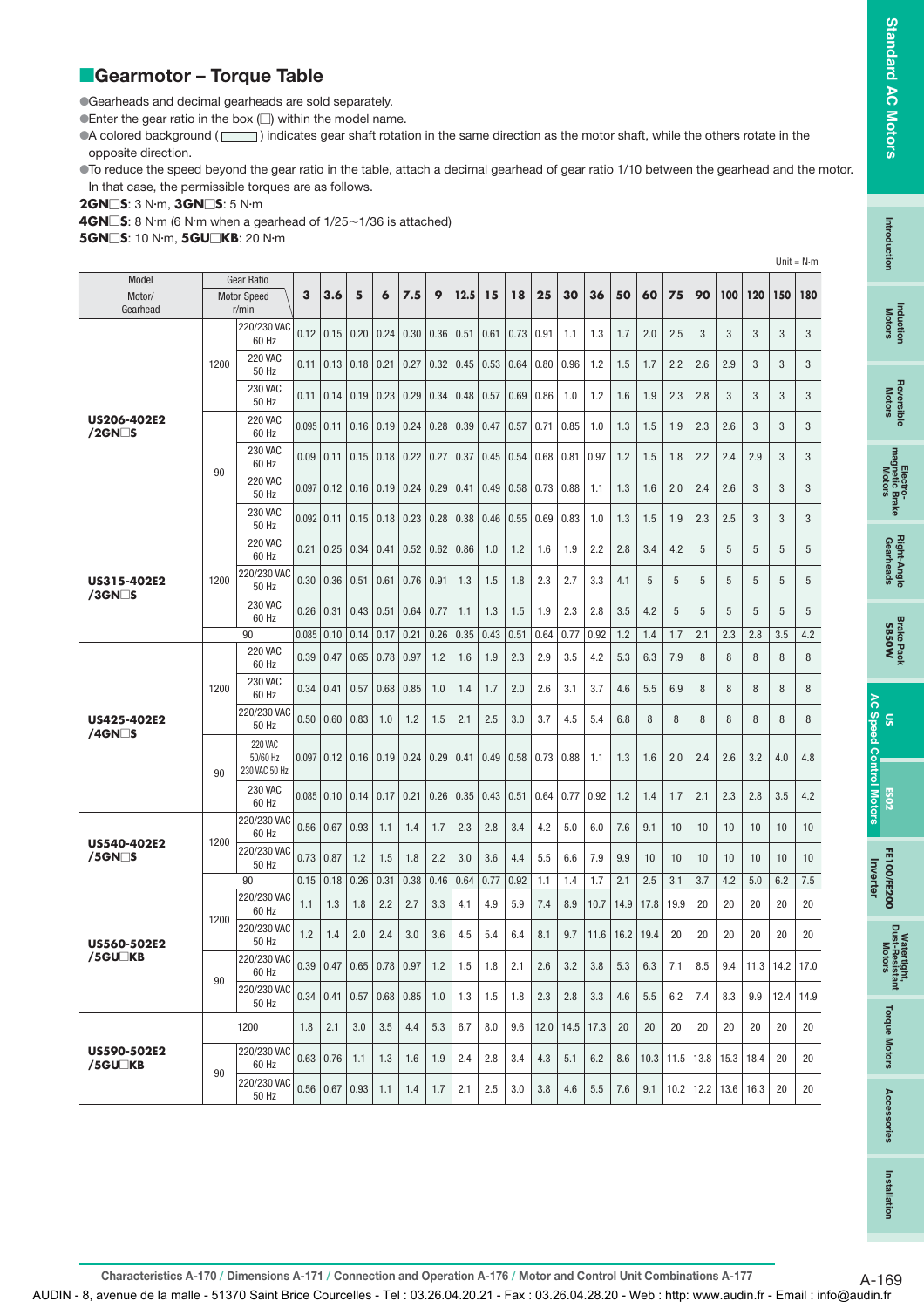## **E** Gearmotor - Torque Table When Right-Angle Gearhead is Attached

A right-angle gearhead can be attached to 25 W, 40 W and 60 W types. ➜ Page A-139

### **Permissible Overhung Load and Permissible Thrust Load**

Motor (Round Shaft Type) → Page A-15 Gearhead → Page A-15

## **Permissible Load Inertia of Gearhead: J**

 $\rightarrow$  Page A-16

## **Speed - Torque Characteristics**















## **Features A-164 / System Configuration A-165 / Product Line A-166 / Specifications A-167** A-170 ORIENTAL MOTOR GENERAL CATALOGUE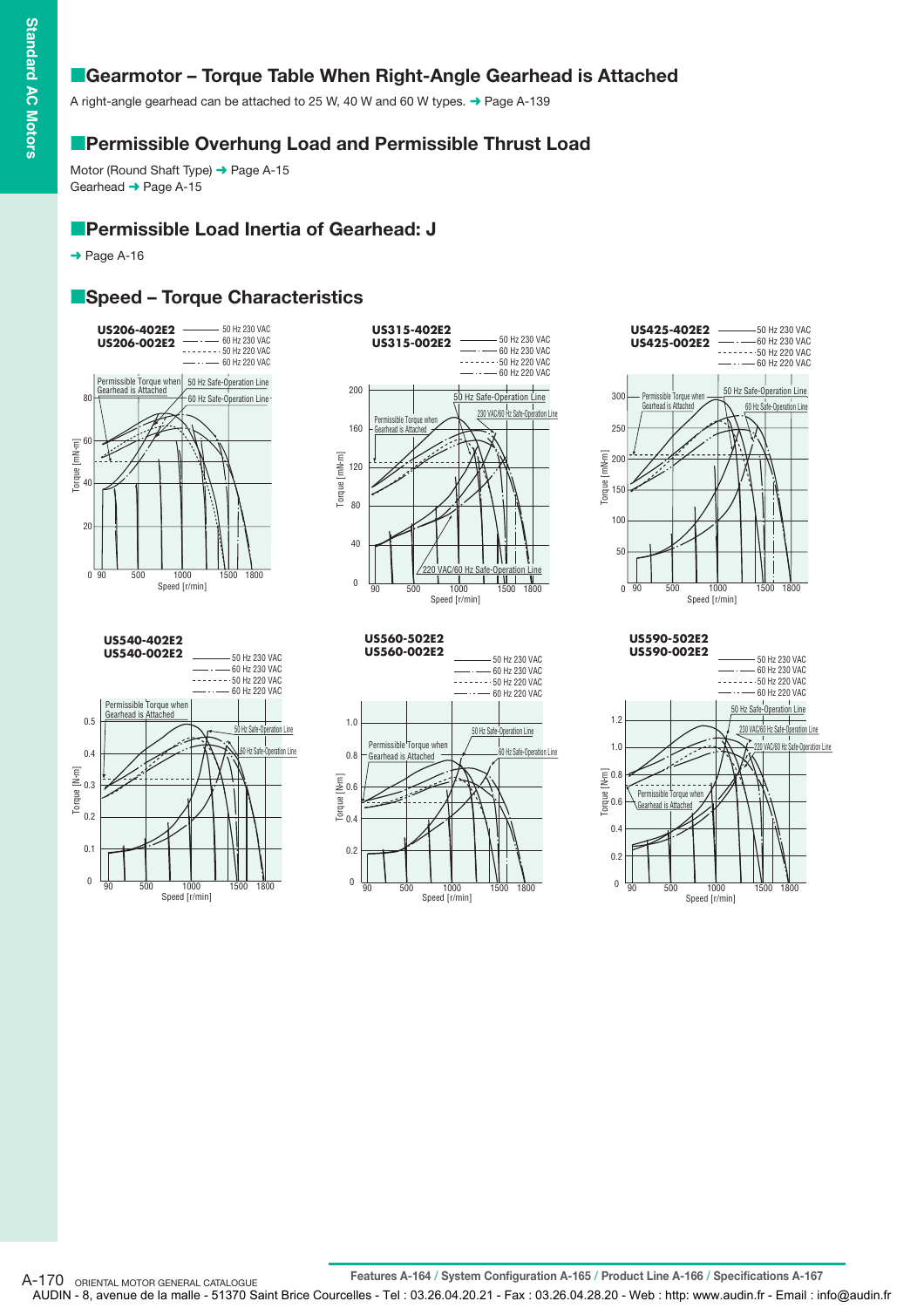### **Dimensions (Unit = mm)** -

Mounting screws are included with gearheads. Dimensions for mounting screws ➜ Page A-246

#### **6 W**

#### **Motor/Gearhead**



#### **Shaft Section of Round Shaft Type Decimal Gearhead**

The motor's dimensions (excluding the shaft section) are the same as those of the pinion shaft types.

#### **US206-002E2**

Motor: USM206-002W2 Mass: 0.8 kg



 $22.5^{\circ}$ 

◇Decimal Gearhead

Can be connected to **US206** pinion shaft type. **2GN10XS**





 $\bullet$  Enter the gear ratio in the box  $(\square)$  within the model name.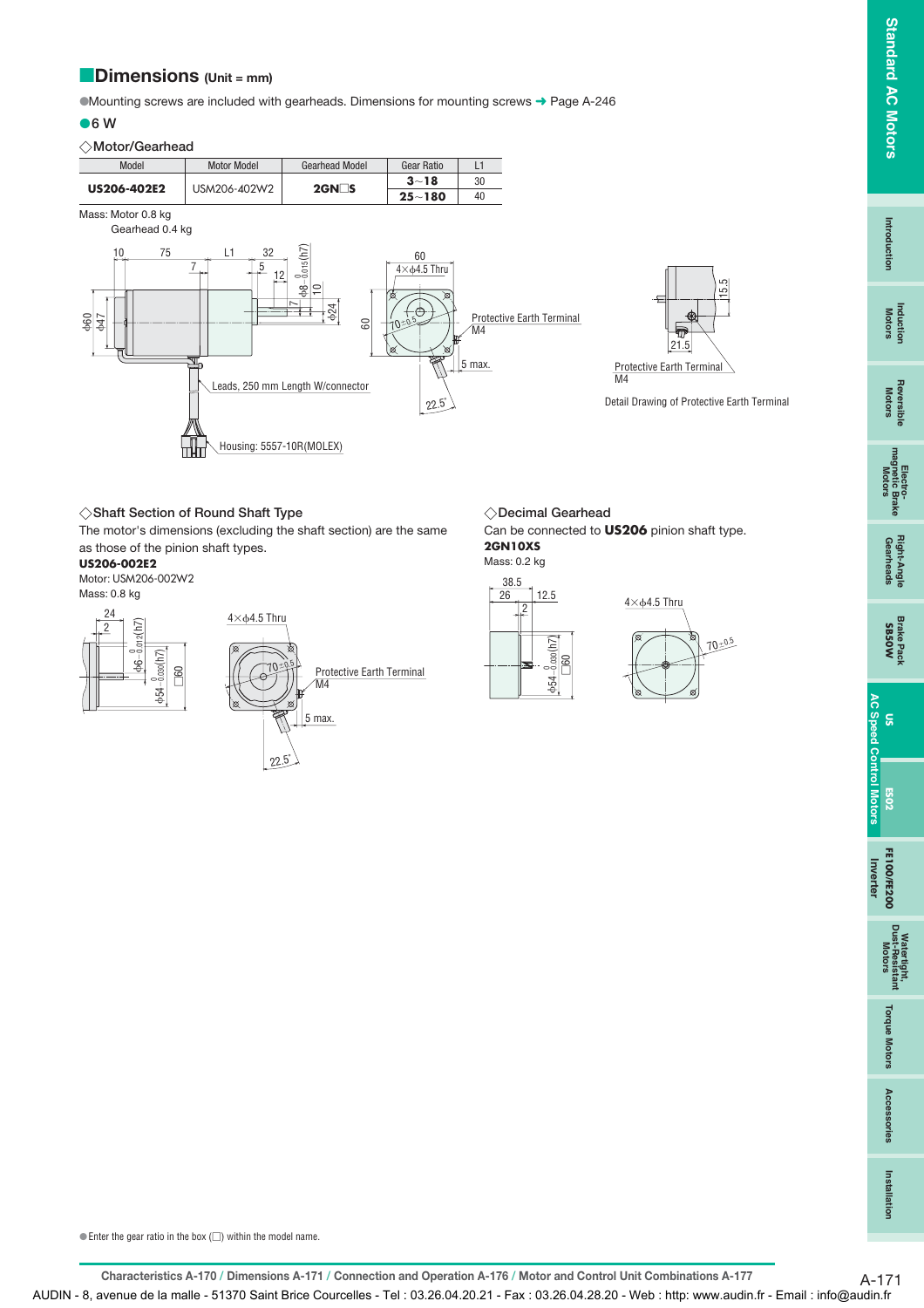## **15 W**

### **Motor/Gearhead**



#### **Shaft Section of Round Shaft Type**

The motor's dimensions (excluding the shaft section) are the same as those of the pinion shaft types.

#### **US315-002E2**

Motor: USM315-002W2 Mass: 1.2 kg



**Decimal Gearhead** Can be connected to **US315** pinion shaft type. **3GN10XS** Mass: 0.3 kg



#### **25 W**



 $\bullet$  Enter the gear ratio in the box  $\circlearrowright$ ) within the model name.

**Features A-164 / System Configuration A-165 / Product Line A-166 / Specifications A-167** A-172 ORIENTAL MOTOR GENERAL CATALOGUE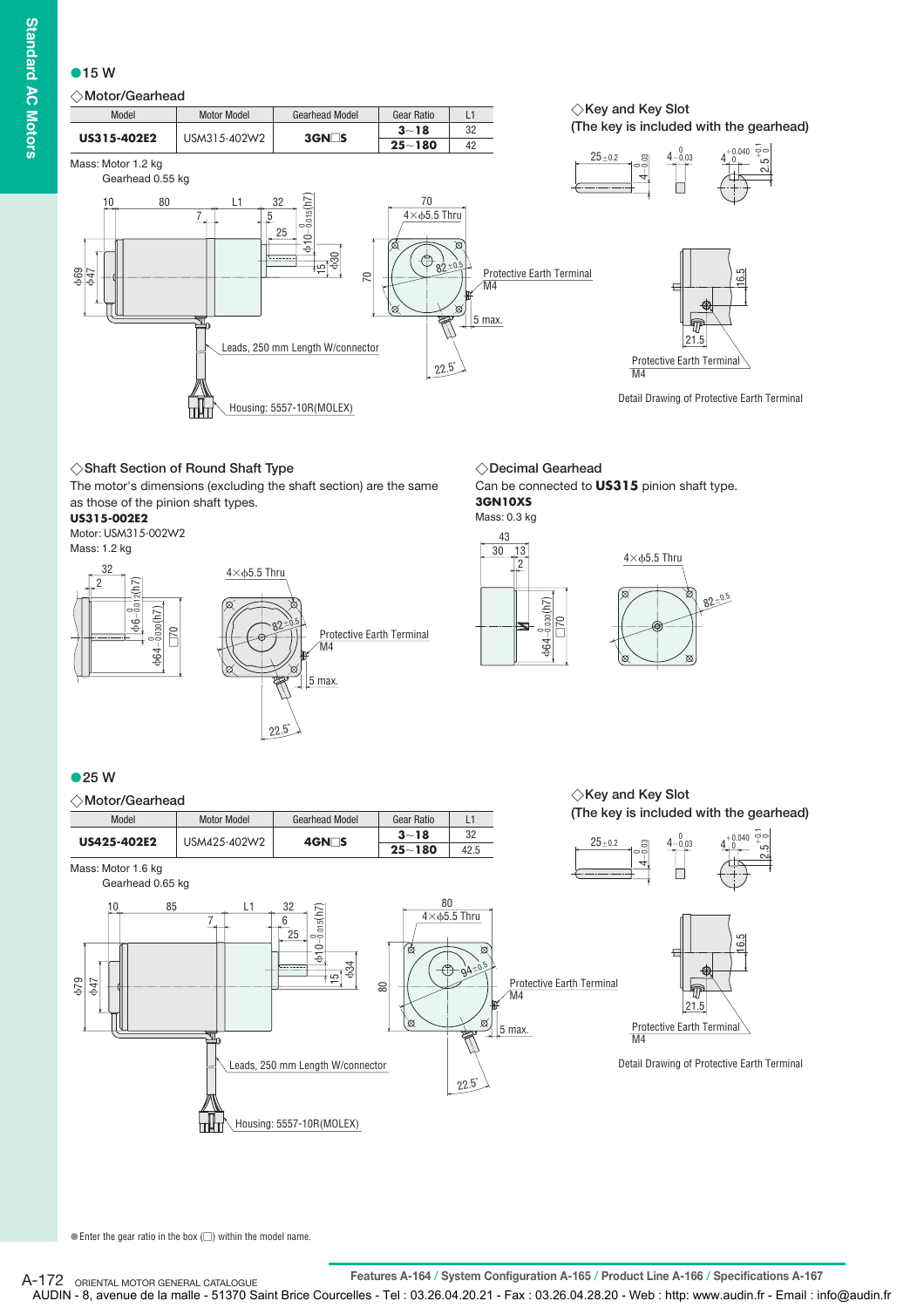**Induction Motors**

## **Shaft Section of Round Shaft Type Decimal Gearhead**

The motor's dimensions (excluding the shaft section) are the same as those of the pinion shaft types.

#### **US425-002E2**

Motor: USM425-002W2 Mass: 1.6 kg



#### ◇Decimal Gearhead

Can be connected to **US425** pinion shaft type. **4GN10XS**

Mass: 0.4 kg





#### **40 W**

**Motor/Gearhead**



#### **Shaft Section of Round Shaft Type Decimal Gearhead**

The motor's dimensions (excluding the shaft section) are the same as those of the pinion shaft types.

22.5˚

#### **US540-002E2**

ගා



-

83-

104=0.5 Protective Earth Terminal M4 ∖প max.

#### ◇Decimal Gearhead

Can be connected to **US540** pinion shaft type. **5GN10XS**

#### Mass: 0.6 kg





**Torque Motors** 

 $\bullet$  Enter the gear ratio in the box  $(\square)$  within the model name.

**Characteristics A-170 / Dimensions A-171 / Connection and Operation A-176 / Motor and Control Unit Combinations A-177** A-173 AUDIN - 8, avenue de la malle - 51370 Saint Brice Courcelles - Tel : 03.26.04.20.21 - Fax : 03.26.04.28.20 - Web : http: www.audin.fr - Email : info@audin.fr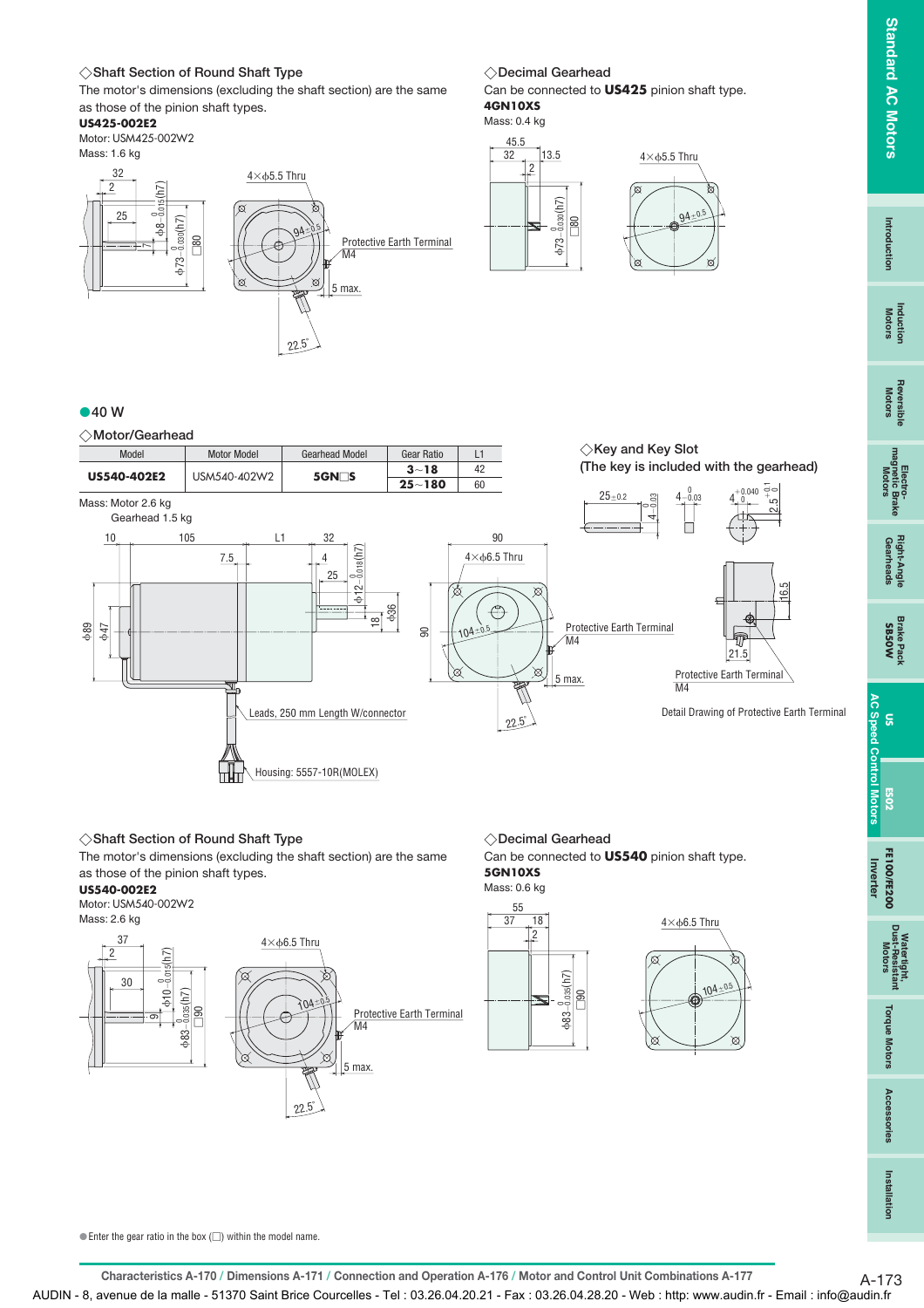#### **60 W**

#### **Motor/Gearhead**

| Model       | <b>Motor Model</b> | <b>Gearhead Model</b> |     |
|-------------|--------------------|-----------------------|-----|
| US560-502E2 | USM560-502W-1      | $5$ GU $\Box$ KB      | 150 |

Mass: Motor 2.8 kg Gearhead 1.5 kg



#### **90 W**

#### **Motor/Gearhead**

| Model       | <b>Motor Model</b> | <b>Gearhead Model</b> |     |
|-------------|--------------------|-----------------------|-----|
| US590-502E2 | USM590-502W-1      | <b>5GU∏KB</b>         | 165 |

Mass: Motor 3.6 kg Gearhead 1.5 kg





#### **Shaft Section of Round Shaft Type Decimal Gearhead**

The motor's dimensions (excluding the shaft section) are the same as those of the pinion shaft types.

#### **US560-002E2**

Motor: USM560-002W-1 Mass: 2.8 kg

#### **US590-002E2**

Motor: USM590-002W-1 Mass: 3.6 kg





◇Decimal Gearhead

Can be connected to **US560** or **US590** pinion shaft types. **5GU10XKB**

Mass: 0.6 kg

90  $4\times$  $6.5$  Thru



 $\bullet$  Enter the gear ratio in the box  $\circlearrowright$ ) within the model name.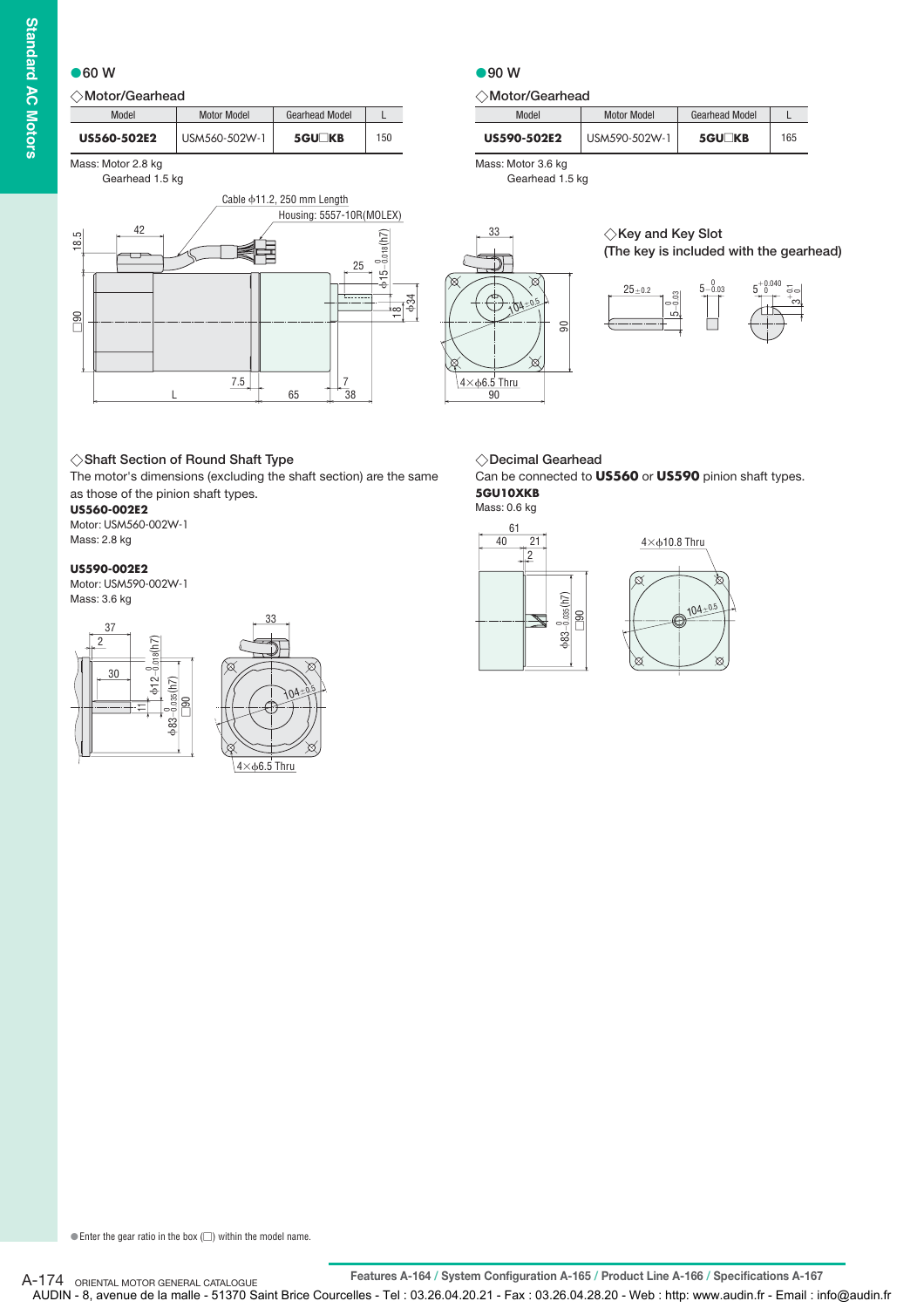$\overrightarrow{6}$ 4.5 Thru

 $\ddot{\mathbf{S}}$ 

60

**Installation**

Installation

**Control Unit** Common to **US206**, **US315**, **US425** and **US540** Types USP206-2E2 USP315-2E2 USP425-2E2 USP540-2E2 Mass: 0.45 kg



Common to **US560** and **US590** Types USP560-2E2 USP590-2E2 Mass: 0.5 kg



#### **Panel Cut-Out for Control Unit**

Installation Method by Cutting a Square Hole



**Characteristics A-170 / Dimensions A-171 / Connection and Operation A-176 / Motor and Control Unit Combinations A-177** A-175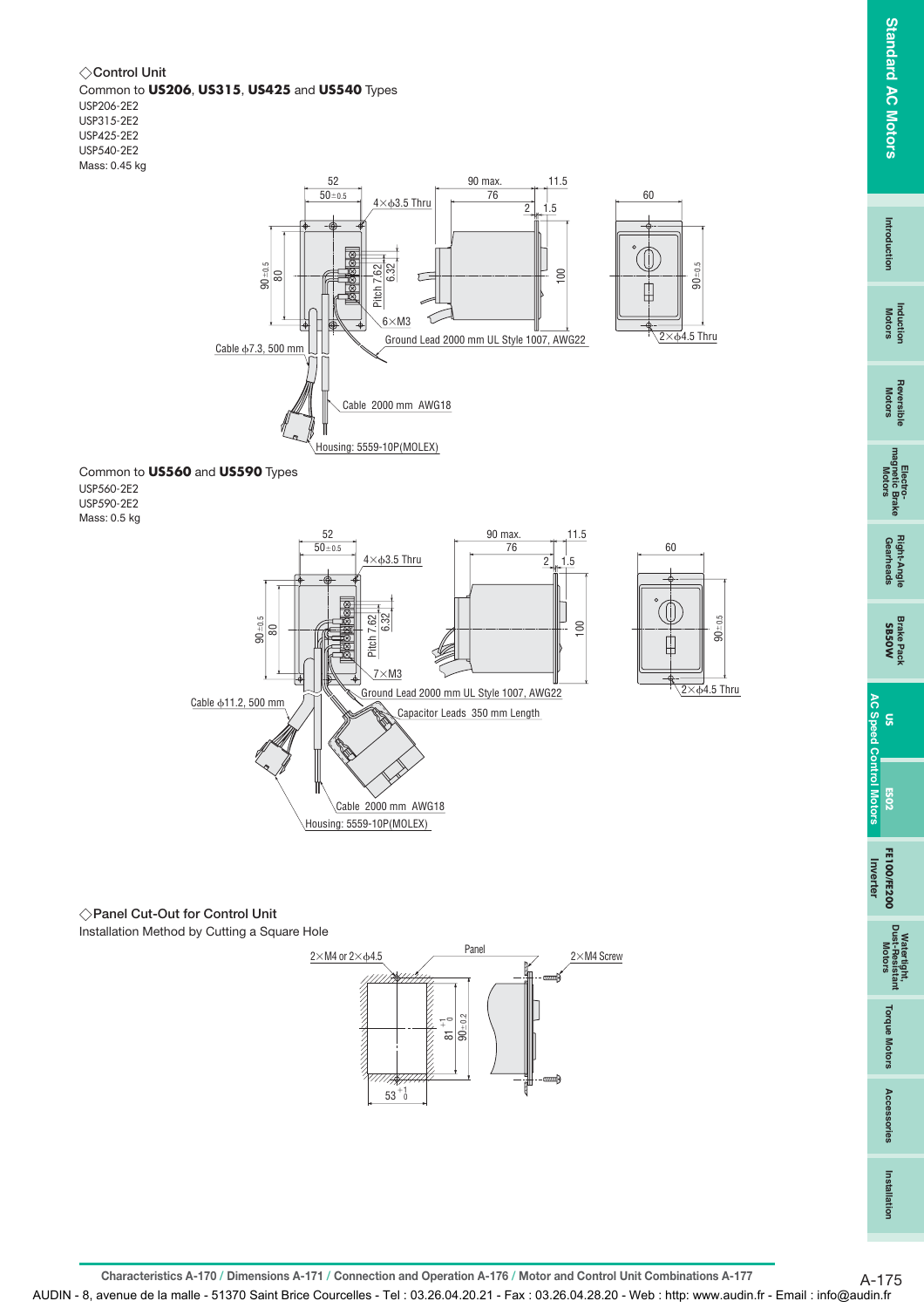#### **Capacitor (Included)**



#### **Capacitor Dimensions (mm)**

| Model                    |                         | Capacitor        |    |      |    | <b>Mass</b> |
|--------------------------|-------------------------|------------------|----|------|----|-------------|
| <b>Pinion Shaft Type</b> | <b>Round Shaft Type</b> | Model            |    |      | U  | (g)         |
| US560-502E2              | <b>US560-002E2</b>      | <b>CH40BFAUL</b> | 58 | 23.5 | 37 |             |
| US590-502E2              | <b>US590-002E2</b>      | <b>CH60BFAUL</b> | 58 | 29   | 41 | 85          |

A capacitor cap is included with a capacitor.

## **Connection and Operation**

#### **Names and Functions of Control Unit Parts**

Control Unit Front Panel



#### **Connection Diagrams**

#### **US206, US315, US425 and US540 types**

## **Continuous Rotation:**



In the diagrams above, the motor shaft rotates in the clockwise direction. When changed to the dotted line [N (CCW)] position, the motor shaft rotates in the counterclockwise direction.

#### **Bi-Directional Rotation:**



Contact Capacity of Switch 250 VAC 5 A min. (Inductive load)

**Continuous Rotation:** Control Unit Rear Panel  $\bigoplus$ SPEED OUT<sub>L</sub>  $\overline{\bigoplus}$ White  $\mathbf{L}$  $\times$ 

In the diagrams above, the motor shaft rotates in the clockwise direction. When changed to the dotted line [N (CCW)] position, the motor shaft rotates in the

#### **Bi-Directional Rotation:**

counterclockwise direction.



250 VAC 5 A min. (Inductive load)

 $\bullet$  How to connect a capacitor  $\rightarrow$  Page A-247

**US560 and US590 types**



**Features A-164 / System Configuration A-165 / Product Line A-166 / Specifications A-167** A-176 ORIENTAL MOTOR GENERAL CATALOGUE